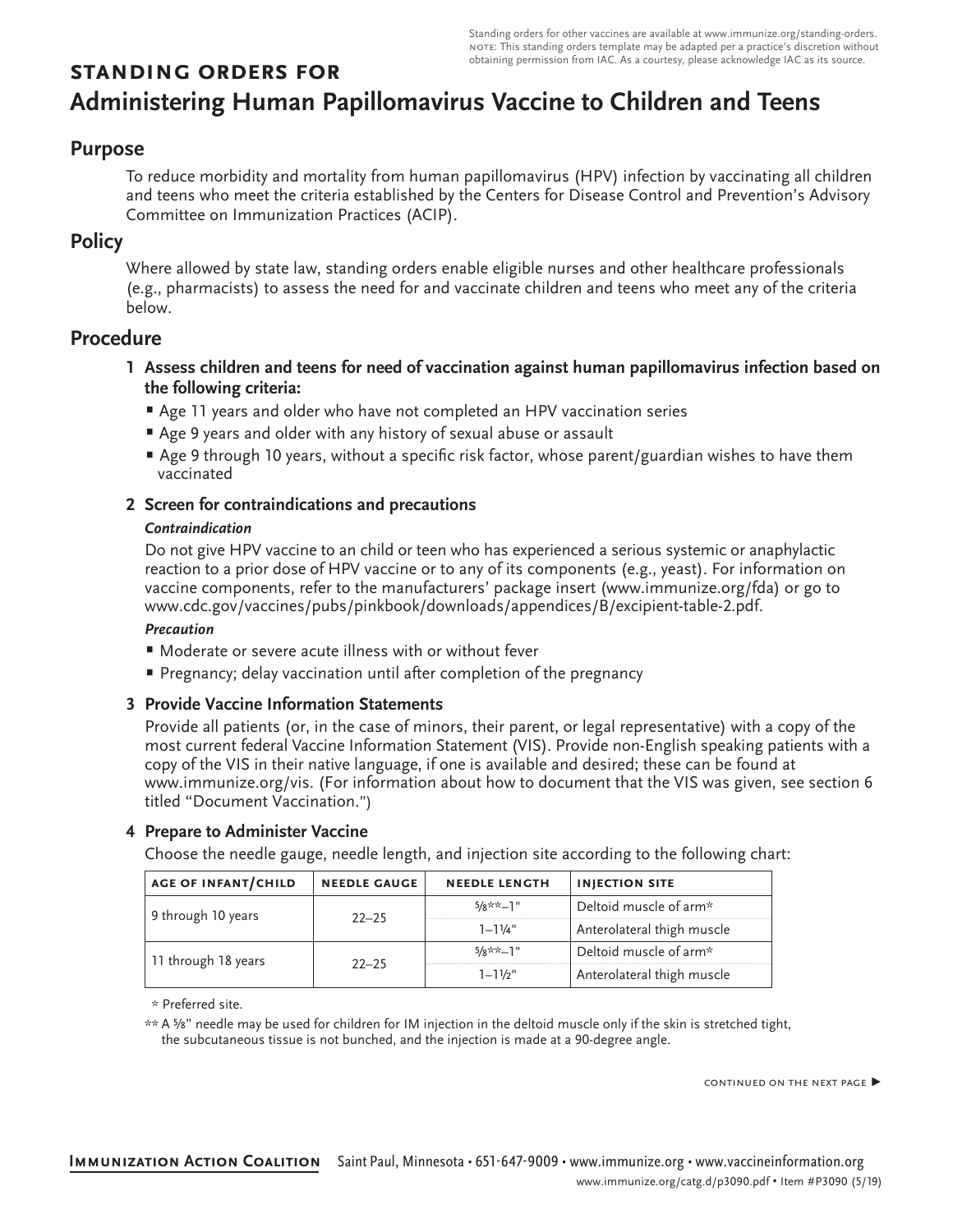**5 Administer HPV vaccine,** 0.5 mL, via the intramuscular (IM) route, according to the following tables: *Schedule for routine vaccination*

| <b>TYPE OF VACCINE</b> | <b>AGE WHEN FIRST DOSE</b><br>IS ADMINISTERED <sup>1,2</sup> | <b>DOSE</b>       | <b>SCHEDULE</b>                             |  |
|------------------------|--------------------------------------------------------------|-------------------|---------------------------------------------|--|
|                        | 9 through 14 years                                           | $0.5$ mL          | Two doses, $6-12$ months apart <sup>2</sup> |  |
| HPV (Gardasil 9)       | 15 years or older                                            | $^{\circ}$ 0.5 mL | Three doses at 0, $1-2$ , and 6 months      |  |

*Note:* For individuals who failed to complete either the 2-dose or 3-dose schedule as stated above, do not start over. Simply follow the schedule shown below.

#### *Schedule for catch-up vaccination*

| HISTORY OF PREVIOUS HPV VACCINATION                                                                 | SCHEDULE FOR ADMINISTRATION OF HPV VACCINE                                                                                             |  |
|-----------------------------------------------------------------------------------------------------|----------------------------------------------------------------------------------------------------------------------------------------|--|
| 0 documented doses, or none known                                                                   | Follow schedule as per above table.                                                                                                    |  |
| 1 previous dose when younger than age 15 years                                                      | Give dose #2 with minimum interval of 5 months <sup>2</sup>                                                                            |  |
| 2 previous doses given less than 5 months apart<br>and dose #1 given when younger than age 15 years | Give dose #3 with minimum interval of 12 weeks after dose #2<br>and at least 5 months after dose #1.                                   |  |
| 1 previous dose when age 15 or older                                                                | Give dose #2 at least 4 weeks after dose #1, then give dose #3 at<br>least 12 weeks after dose #2 and at least 5 months after dose #1. |  |
| 2 previous doses when age 15 or older                                                               | Give dose #3 at least 12 weeks after dose #2 and at least 5<br>months after dose #1.                                                   |  |

<sup>1</sup> Only two doses are recommended for anyone who begins the schedule before the 15th birthday, regardless of age at series completion.

2 Immunocompromised persons, including those with HIV infection, should receive a 3-dose series at 0, 1–2, and 6 months, regardless of age at vaccine initiation.

#### **6 Document Vaccination**

Document each patient's vaccine administration information and follow-up in the following places: *Medical record:* Record the date the vaccine was administered, the manufacturer and lot number, the vaccination site and route, and the name and title of the person administering the vaccine. You must also document, in the patient's medical record or office log, the publication date of the VIS and the date it was given to the patient. Note that medical records/charts should be documented and retained in accordance with applicable state laws and regulations. If vaccine was not administered, record the reason(s) for non-receipt of the vaccine (e.g., medical contraindication, patient refusal). Discuss the need for vaccine with the patient (or, in the case of a minor, their parent or legal representative) at the next visit.

*Personal immunization record card:* Record the date of vaccination and the name/location of the administering clinic.

*Immunization Information System (IIS) or "registry":* Report the vaccination to the appropriate state or local IIS, if available.

#### **7 Be Prepared to Manage Medical Emergencies**

Be prepared for management of a medical emergency related to the administration of vaccine by having a written emergency medical protocol available, as well as equipment and medications. For IAC's "Medical Management of Vaccine Reactions in Children and Teens," go to [www.immunize.org/catg.d/p](http://www.immunize.org/catg.d/p3082a.pdf)3082a.pdf. For "Medical Management of Vaccine Reactions in Adult Patients," go to [www.immunize.org/catg.d/p3082.pdf](http://www.immunize.org/catg.d/p3082.pdf). To prevent syncope, vaccinate patients while they are seated or lying down and consider observing them for 15 minutes after receipt of the vaccine.

continued on the next page ▶